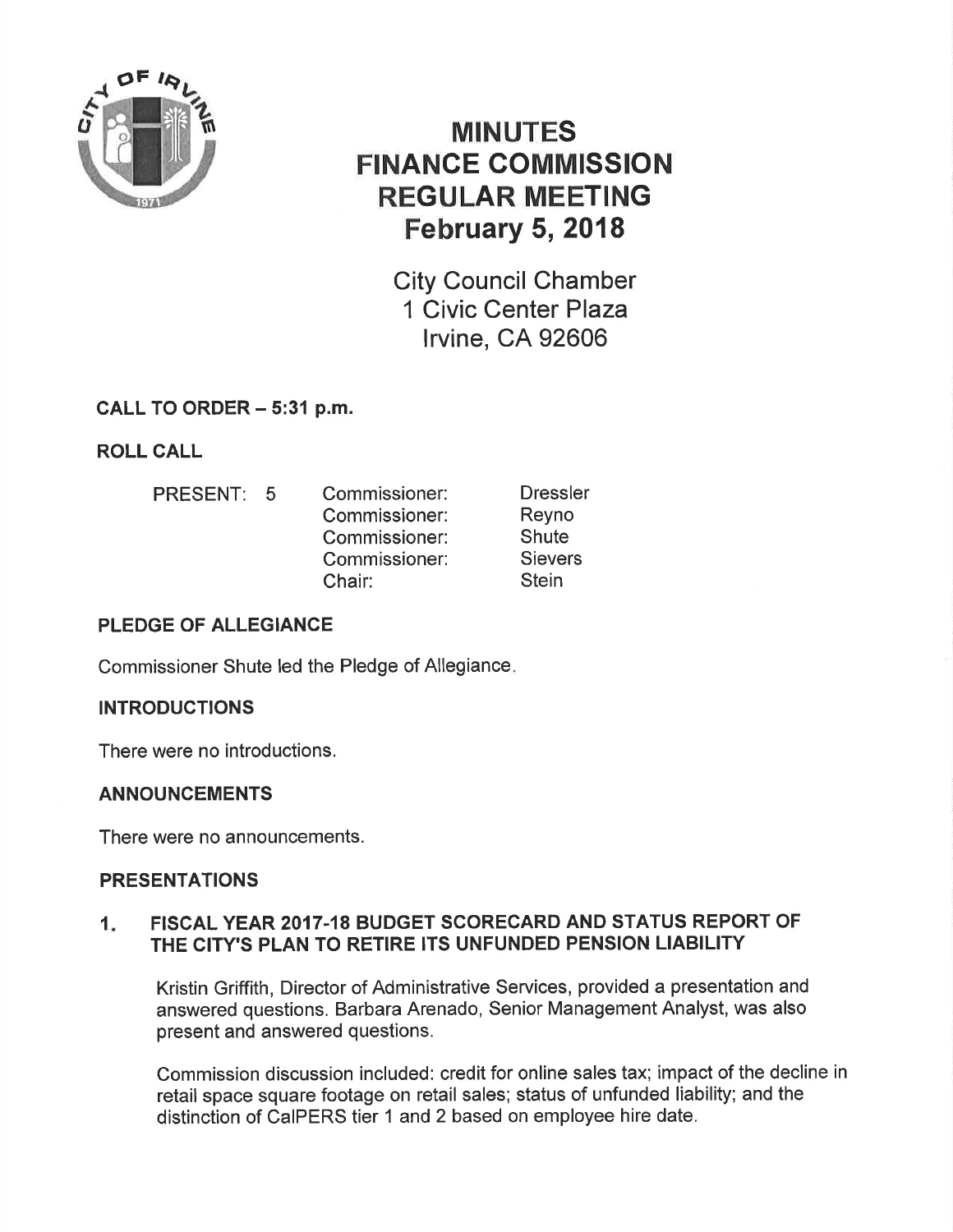## COMMITTEE REPORTS

There were no committee reports.

## ADDITIONS AND DELETIONS TO THE AGENDA

There were no additions or deletions.

## PUBLIC COMMENTS

There were no public comments.

## **REORGANIZATION OF THE FINANCE COMMISSION**

1) Kristin Griffith, Director of Administrative Services, declared the nominations open for Chairperson and called for the Commission vote.

ACTON: Moved by Gommissioner Sievers to nominate Commissioner Stein as Chairperson of the Finance Commission, seconded by Commissioner Dressler, and unanimously carried.

2) Newly elected Chair Stein declared nominations open for Vice Chair and called for the Commission vote.

AGTION: Moved by Ghair Stein to nominate Commissioner Dressler as Vice Ghair of the Finance Commission, seconded by Commissioner Sievers, and unanimously carried.

3) Selection of Finance Commission representative to City Committee: Newly elected Chair Stein declared nominations open for a representative to the City's lnvestment Advisory Committee and called for the Commission vote.

ACTION: Moved by Chair Stein to nominate Gommissioner Sievers as representative to the lnvestment Advisory Committee, seconded by Gommissioner Shute, and unanimously carried.

## RECESS THE FINANCE COMMISSION MEETING TO THE IRVINE PUBLIC FACILITIES CORPORATION ANNUAL MEETING

Chair Stein recessed the Finance Commission meeting at 5:50 p.m

## RECONVENE THE FINANCE COMMISSION MEETING

Chair Stein reconvened the Finance Commission meeting at 5:54 p.m.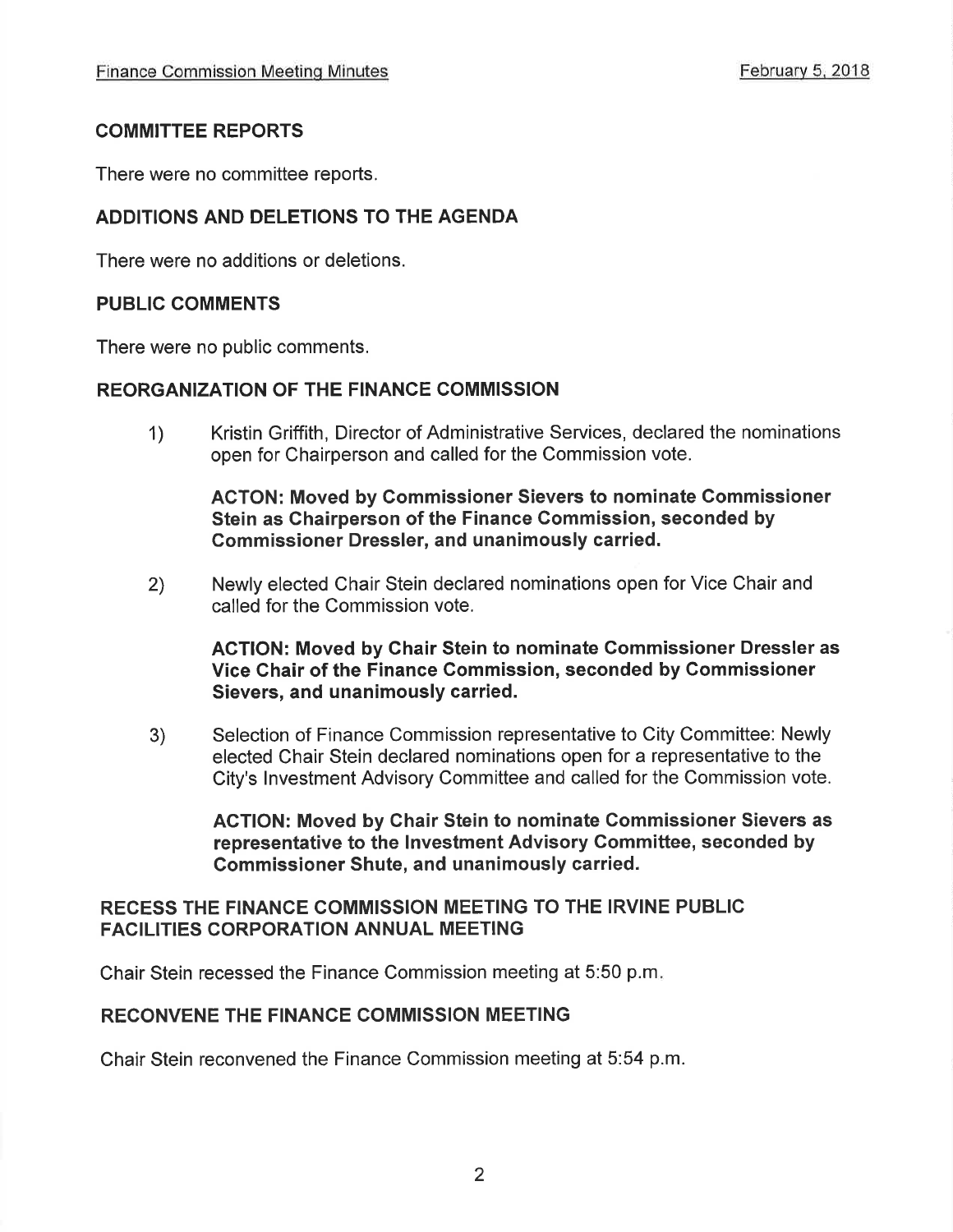## CONSENT CALENDAR

## ACTION: Moved by Commissioner Sievers, seconded by Vice Chair Dressler, and unanimously carried to approve Consent Calendar ltems 1 and 2.

#### 2. MINUTES

Approved the minutes of a regular meeting of the Finance Commission held on December 18,2017.

## 3. FISCAL YEAR 2017.18 NOVEMBER BUDGET UPDATE

Receive and file the Fiscal Year 2017-18 November Budget Update

#### COMMISSION BUSINESS

## 4. FISGAL YEAR 2017.18 DECEMBER BUDGET UPDATE

Roger Galli, Finance Officer, presented the item and answered questions. Kristin Griffith, Director of Administrative Services, was also present and answered questions.

Commission discussion included: the percentage of documentary transfer tax paid to the City; December sales tax true-up; CaIPERS prepayment savings; forecasting positive variance for expenditures; and the distribution of online sales tax.

#### RECOMMENDED AGTION: Moved by Vice Chair Dressler, seconded by Commissioner Reyno, and unanimously carried to:

Received and filed the Fiscal Year 2017-18 December Budget Update

#### CITYWIDE INFORMATION TECHNOLOGY SERVICES CONTRACT STATUS UPDATE 5

Khaled Tawfik, Chief lnformation Officer, presented the item and answered questions.

Commission discussion included: the reason for DXC's vacancies; assessment of penalty payments as of December 2017; releasing the Request for Proposals for lT services earlier; the challenges of obtaining and retaining qualified in-house lT staff; and the timeline to complete the transition to a new vendor.

#### AGTION: Moved by Ghair Stein, seconded by Vice Ghair Dressler to:

Recommend the City Council direct staff to prepare a request for proposals for lT services and continue to monitor the performance of DXC as the company transitions to a new structure and ownership, Release the RFP if DXC does not demonstrate acceptable performance on all contract levels by the end of June 2018.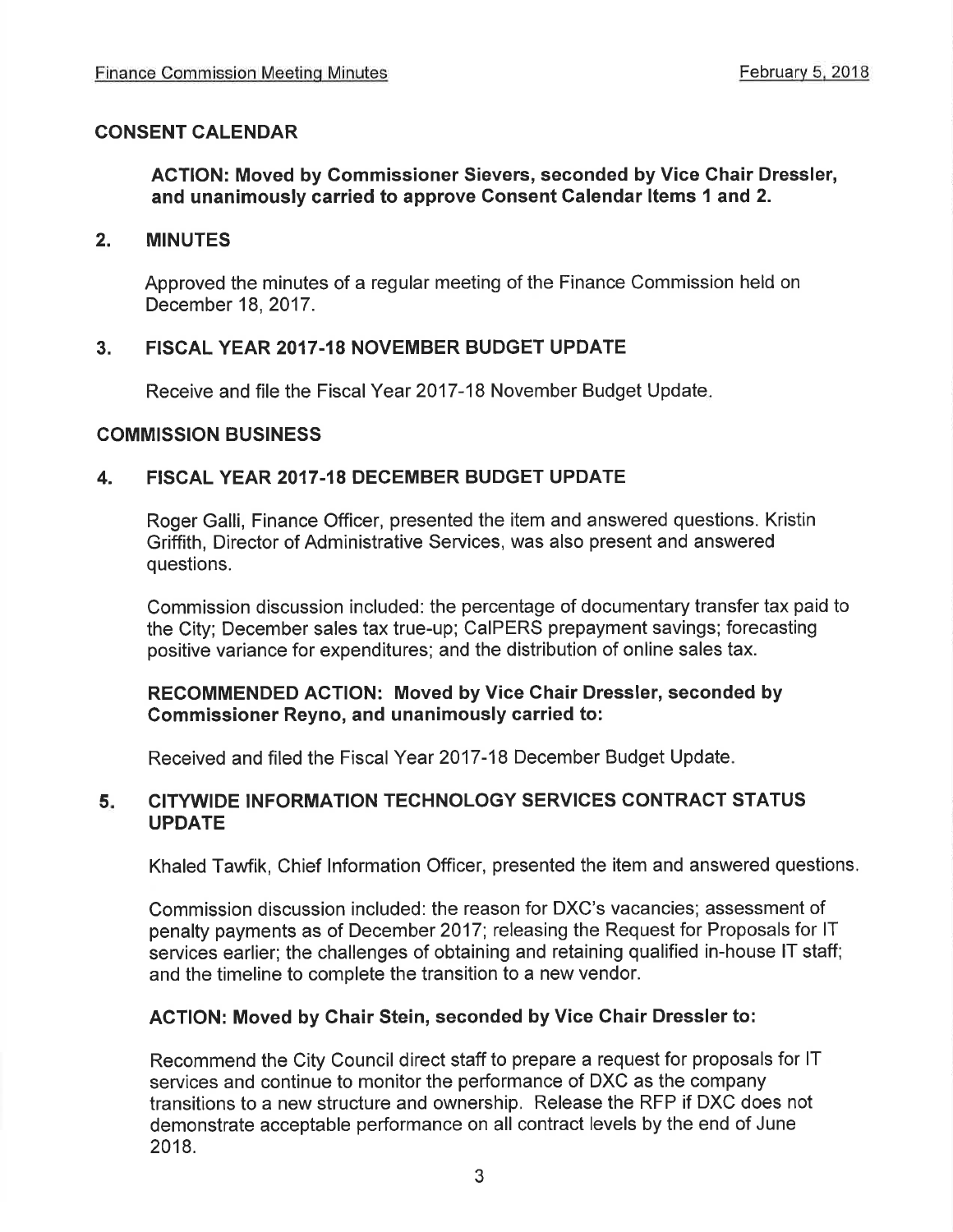## Amended as follows:

Release the RFP prior to June 30, rather than in June, if DXC does not demonstrate acceptable performance on all contract levels.

The motion carried as follows

| AYES:           | 4   | COMMISSIONERS:      | Dressler, Reyno, Shute, Stein |
|-----------------|-----|---------------------|-------------------------------|
| NOES:           |     | COMMISSIONERS:      | Sievers                       |
| ABSENT:         | -0- | COMMISSIONERS: None |                               |
| <b>ABSTAIN:</b> | -61 | COMMISSIONERS: None |                               |

## 6. ISHUTTLE INTERIM VEHICLE PROCUREMENT TO ADDRESS CAPACITY **SHORTAGE**

Mike Davis, Transit Programs Administrator, presented the item and answered questions.

Commission discussion included: the estimated useful life of the buses currently in use and their residual values; OCTA's responsibility for maintaining the vehicles; additional costs to prepare the five vehicles for use; and the legal requirements for the number of spare buses required on hand.

## AGTION: Moved by Gommissioner Reyno, seconded by Commissioner Sievers, and unanimously carried to:

- 1) Recommend that the City Council approve the acquisition of five used 29-passenger compressed natural gas buses to augment iShuttle service.
- Recommend that the City Council authorize the Director of Transportation to execute Memorandum(s) of Understanding, as necessary, to facilitate interim transit services with Orange County Transportation Authority (OCTA) to operate the acquired vehicles. 2)

## 7. IRVINE STATION BICYCLE LOCKER FEE CHANGE PILOT PROGRAM

Mike Davis, Transit Programs Administrator, presented the item and answered questions.

Commission discussion included: the cost of the bike lockers and their useful life

## AGTION: Moved by Commissioner Reyno, seconded by Commissioner Shute, and unanimously carried to:

Recommend City Council adopt the lrvine Station Bicycle Locker Pilot Program and revised fee structure.